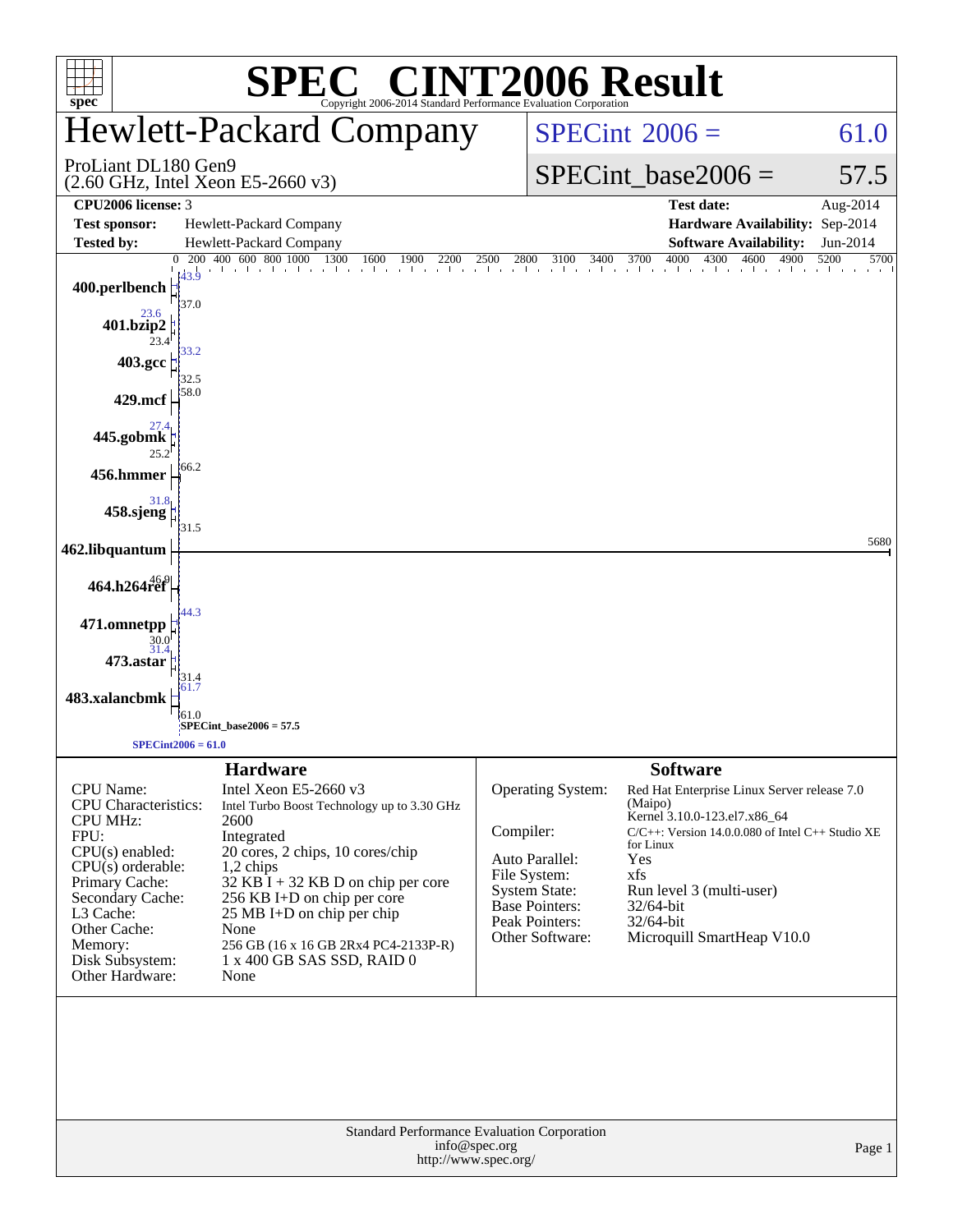

# Hewlett-Packard Company

#### ProLiant DL180 Gen9

(2.60 GHz, Intel Xeon E5-2660 v3)

 $SPECint2006 = 61.0$  $SPECint2006 = 61.0$ 

#### SPECint base2006 =  $57.5$

**[Test sponsor:](http://www.spec.org/auto/cpu2006/Docs/result-fields.html#Testsponsor)** Hewlett-Packard Company **[Hardware Availability:](http://www.spec.org/auto/cpu2006/Docs/result-fields.html#HardwareAvailability)** Sep-2014

**[CPU2006 license:](http://www.spec.org/auto/cpu2006/Docs/result-fields.html#CPU2006license)** 3 **[Test date:](http://www.spec.org/auto/cpu2006/Docs/result-fields.html#Testdate)** Aug-2014 **[Tested by:](http://www.spec.org/auto/cpu2006/Docs/result-fields.html#Testedby)** Hewlett-Packard Company **[Software Availability:](http://www.spec.org/auto/cpu2006/Docs/result-fields.html#SoftwareAvailability)** Jun-2014

#### **[Results Table](http://www.spec.org/auto/cpu2006/Docs/result-fields.html#ResultsTable)**

|                    | <b>Base</b>                                                                                              |       |                |       |                |       | <b>Peak</b>    |              |                |              |                |              |  |
|--------------------|----------------------------------------------------------------------------------------------------------|-------|----------------|-------|----------------|-------|----------------|--------------|----------------|--------------|----------------|--------------|--|
| <b>Benchmark</b>   | <b>Seconds</b>                                                                                           | Ratio | <b>Seconds</b> | Ratio | <b>Seconds</b> | Ratio | <b>Seconds</b> | <b>Ratio</b> | <b>Seconds</b> | <b>Ratio</b> | <b>Seconds</b> | <b>Ratio</b> |  |
| $ 400$ .perlbench  | 262                                                                                                      | 37.3  | 264            | 37.0  | 264            | 37.0  | 222            | 44.0         | 222            | 43.9         | 223            | 43.9         |  |
| 401.bzip2          | 412                                                                                                      | 23.4  | 412            | 23.4  | 412            | 23.4  | 409            | 23.6         | 409            | 23.6         | 409            | 23.6         |  |
| $403.\mathrm{gcc}$ | 248                                                                                                      | 32.5  | 247            | 32.5  | 247            | 32.6  | 243            | 33.2         | 242            | 33.2         | 241            | 33.4         |  |
| $429$ .mcf         | 157                                                                                                      | 58.0  | 159            | 57.3  | 157            | 58.0  | 157            | 58.0         | 159            | 57.3         | 157            | 58.0         |  |
| $445$ .gobmk       | 417                                                                                                      | 25.2  | 417            | 25.2  | 417            | 25.2  | 383            | 27.4         | 383            | 27.4         | 383            | 27.4         |  |
| $456.$ hmmer       | 141                                                                                                      | 66.2  | 141            | 66.2  | 142            | 65.7  | 141            | 66.2         | 141            | 66.2         | 142            | 65.7         |  |
| $458$ .sjeng       | 384                                                                                                      | 31.5  | 384            | 31.5  | 384            | 31.5  | 380            | 31.8         | 381            | 31.8         | 380            | 31.8         |  |
| 462.libquantum     | 3.65                                                                                                     | 5680  | 3.65           | 5670  | 3.65           | 5680  | 3.65           | 5680         | 3.65           | 5670         | 3.65           | 5680         |  |
| 464.h264ref        | 472                                                                                                      | 46.9  | 472            | 46.9  | 470            | 47.0  | 472            | 46.9         | 472            | 46.9         | 470            | 47.0         |  |
| 471.omnetpp        | 205                                                                                                      | 30.5  | 209            | 30.0  | 211            | 29.6  | 141            | 44.3         | 142            | 44.0         | 141            | 44.5         |  |
| $473$ . astar      | 223                                                                                                      | 31.4  | 223            | 31.4  | 223            | 31.4  | 224            | 31.4         | 223            | 31.4         | 223            | 31.5         |  |
| 483.xalancbmk      | 113                                                                                                      | 61.0  | 112            | 61.7  | 113            | 60.9  | 112            | 61.7         | 112            | 61.7         | 112            | 61.7         |  |
|                    | Results appear in the order in which they were run. Bold underlined text indicates a median measurement. |       |                |       |                |       |                |              |                |              |                |              |  |

#### **[Submit Notes](http://www.spec.org/auto/cpu2006/Docs/result-fields.html#SubmitNotes)**

The config file option 'submit' was used.

#### **[Operating System Notes](http://www.spec.org/auto/cpu2006/Docs/result-fields.html#OperatingSystemNotes)**

 Stack size set to unlimited using "ulimit -s unlimited" Transparent Huge Pages enabled with: echo always > /sys/kernel/mm/transparent\_hugepage/enabled Filesystem page cache cleared with: echo 1 > /proc/sys/vm/drop\_caches

#### **[Platform Notes](http://www.spec.org/auto/cpu2006/Docs/result-fields.html#PlatformNotes)**

 BIOS Configuration: Intel Hyperthreading Options set to Disabled HP Power Profile set to Maximum Performance Collaborative Power Control set to Disabled Thermal Configuration set to Maximum Cooling Processor Power and Utilization Monitoring set to Disabled Memory Refresh Rate set to 1x Refresh QPI Snoop Configuration set to Early Snoop Sysinfo program /home/cpu2006/config/sysinfo.rev6818 \$Rev: 6818 \$ \$Date:: 2012-07-17 #\$ e86d102572650a6e4d596a3cee98f191 running on Kokomo-bottom Sun Aug 3 05:04:36 2014

 This section contains SUT (System Under Test) info as seen by some common utilities. To remove or add to this section, see: <http://www.spec.org/cpu2006/Docs/config.html#sysinfo> Continued on next page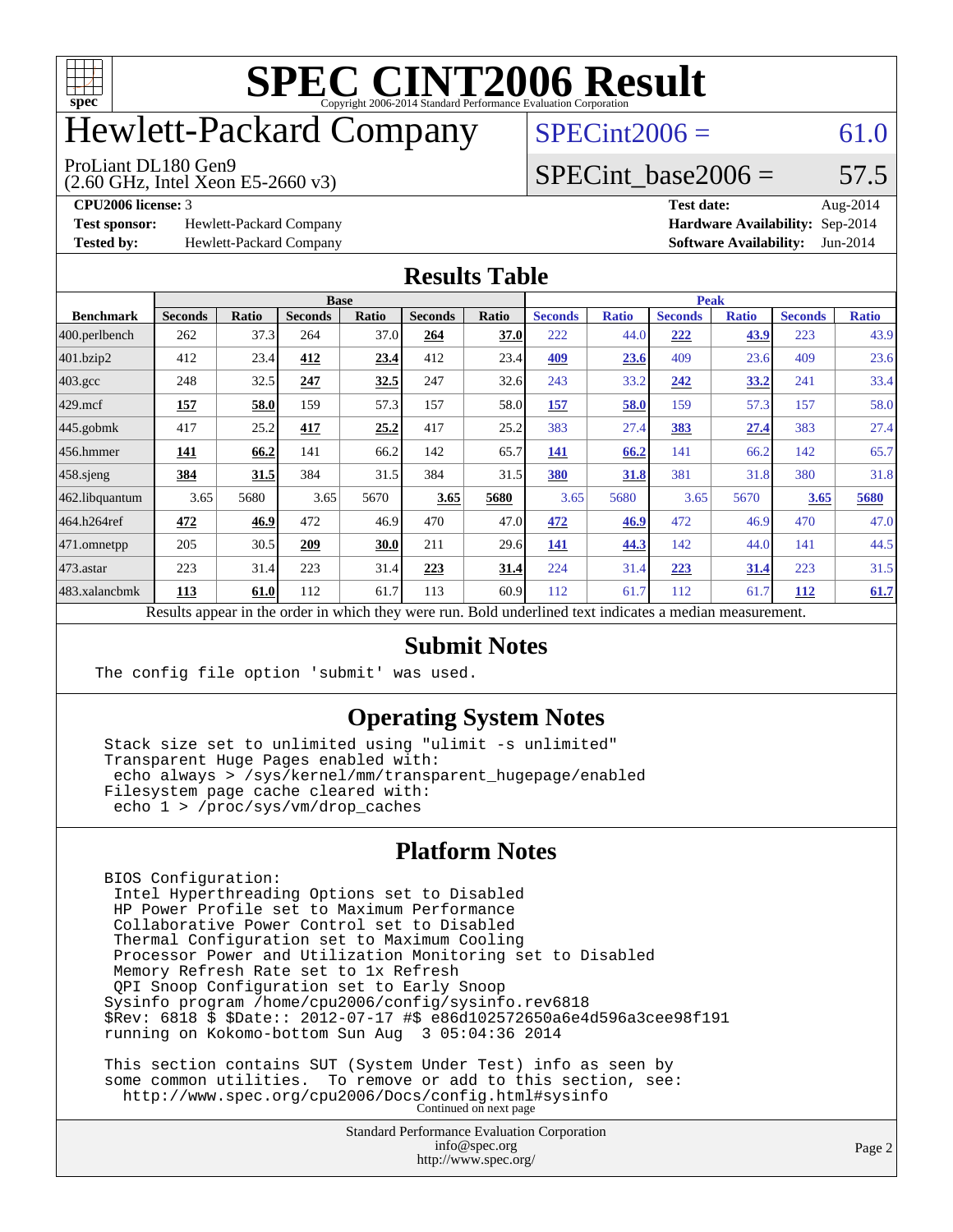

## Hewlett-Packard Company

 $SPECint2006 = 61.0$  $SPECint2006 = 61.0$ 

(2.60 GHz, Intel Xeon E5-2660 v3) ProLiant DL180 Gen9

SPECint base2006 =  $57.5$ 

**[Test sponsor:](http://www.spec.org/auto/cpu2006/Docs/result-fields.html#Testsponsor)** Hewlett-Packard Company **[Hardware Availability:](http://www.spec.org/auto/cpu2006/Docs/result-fields.html#HardwareAvailability)** Sep-2014 **[Tested by:](http://www.spec.org/auto/cpu2006/Docs/result-fields.html#Testedby)** Hewlett-Packard Company **[Software Availability:](http://www.spec.org/auto/cpu2006/Docs/result-fields.html#SoftwareAvailability)** Jun-2014

**[CPU2006 license:](http://www.spec.org/auto/cpu2006/Docs/result-fields.html#CPU2006license)** 3 **[Test date:](http://www.spec.org/auto/cpu2006/Docs/result-fields.html#Testdate)** Aug-2014

#### **[Platform Notes \(Continued\)](http://www.spec.org/auto/cpu2006/Docs/result-fields.html#PlatformNotes)**

Standard Performance Evaluation Corporation From /proc/cpuinfo model name : Intel(R) Xeon(R) CPU E5-2660 v3 @ 2.60GHz 2 "physical id"s (chips) 20 "processors" cores, siblings (Caution: counting these is hw and system dependent. The following excerpts from /proc/cpuinfo might not be reliable. Use with caution.) cpu cores : 10 siblings : 10 physical 0: cores 0 2 3 4 8 9 10 11 12 physical 1: cores 0 2 3 4 8 9 10 11 12 cache size : 25600 KB From /proc/meminfo MemTotal: 263715516 kB<br>HugePages Total: 0 HugePages\_Total: 0 Hugepagesize: 2048 kB From /etc/\*release\* /etc/\*version\* os-release: NAME="Red Hat Enterprise Linux Server" VERSION="7.0 (Maipo)" ID="rhel" ID\_LIKE="fedora" VERSION\_ID="7.0" PRETTY\_NAME="Red Hat Enterprise Linux Server 7.0 (Maipo)" ANSI\_COLOR="0;31" CPE\_NAME="cpe:/o:redhat:enterprise\_linux:7.0:GA:server" redhat-release: Red Hat Enterprise Linux Server release 7.0 (Maipo) system-release: Red Hat Enterprise Linux Server release 7.0 (Maipo) system-release-cpe: cpe:/o:redhat:enterprise\_linux:7.0:ga:server uname -a: Linux Kokomo-bottom 3.10.0-123.el7.x86\_64 #1 SMP Mon May 5 11:16:57 EDT 2014 x86\_64 x86\_64 x86\_64 GNU/Linux run-level 3 Aug 3 05:03 SPEC is set to: /home/cpu2006 Filesystem Type Size Used Avail Use% Mounted on /dev/mapper/rhel-home xfs 318G 4.1G 314G 2% /home Additional information from dmidecode: BIOS HP U20 07/11/2014 Memory: 16x HP NOT AVAILABLE 16 GB 2133 MHz 2 rank (End of data from sysinfo program)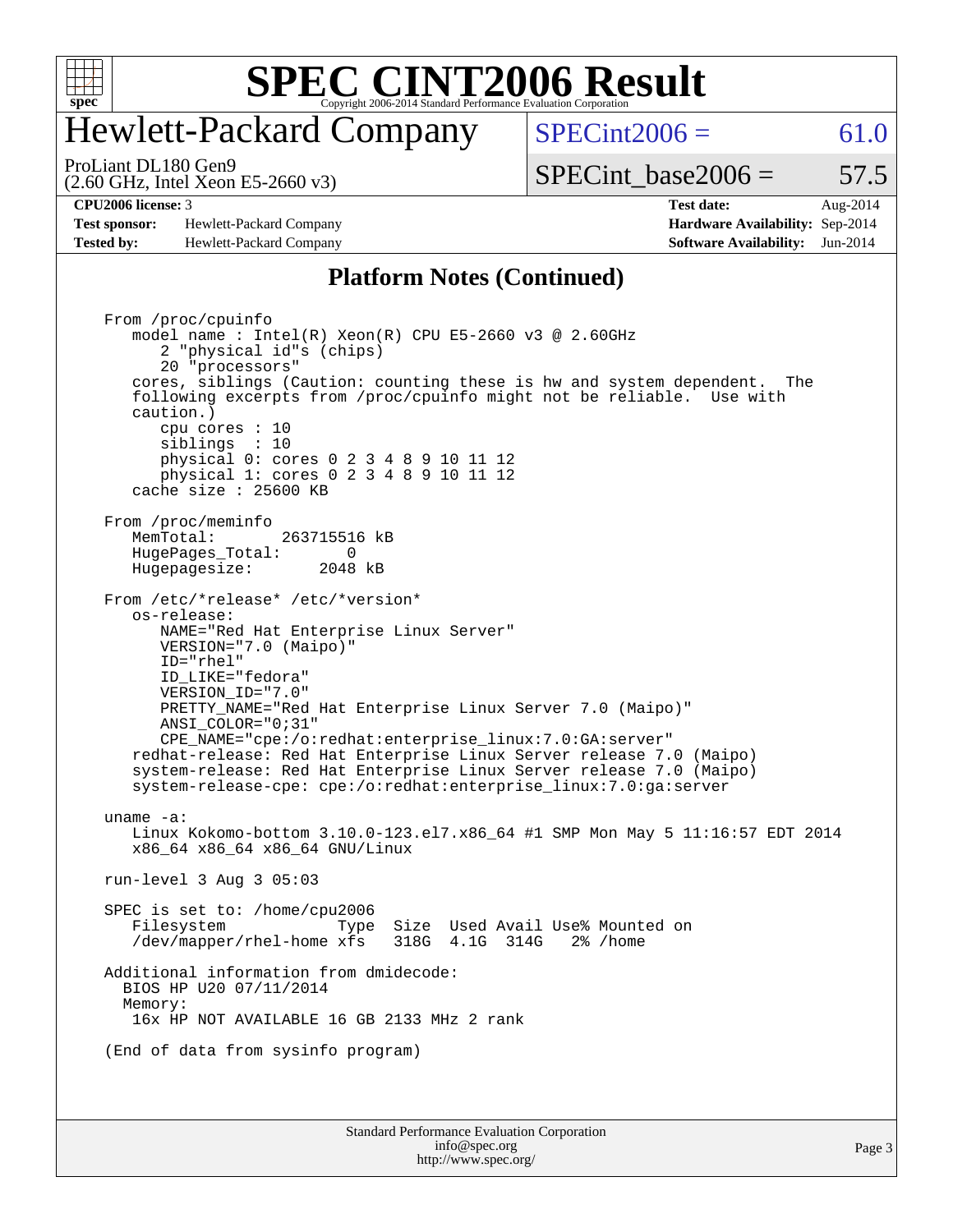

# Hewlett-Packard Company

ProLiant DL180 Gen9

 $SPECint2006 = 61.0$  $SPECint2006 = 61.0$ 

(2.60 GHz, Intel Xeon E5-2660 v3)

SPECint base2006 =  $57.5$ 

**[Test sponsor:](http://www.spec.org/auto/cpu2006/Docs/result-fields.html#Testsponsor)** Hewlett-Packard Company **[Hardware Availability:](http://www.spec.org/auto/cpu2006/Docs/result-fields.html#HardwareAvailability)** Sep-2014 **[Tested by:](http://www.spec.org/auto/cpu2006/Docs/result-fields.html#Testedby)** Hewlett-Packard Company **[Software Availability:](http://www.spec.org/auto/cpu2006/Docs/result-fields.html#SoftwareAvailability)** Jun-2014

**[CPU2006 license:](http://www.spec.org/auto/cpu2006/Docs/result-fields.html#CPU2006license)** 3 **[Test date:](http://www.spec.org/auto/cpu2006/Docs/result-fields.html#Testdate)** Aug-2014

#### **[General Notes](http://www.spec.org/auto/cpu2006/Docs/result-fields.html#GeneralNotes)**

Environment variables set by runspec before the start of the run:  $KMP$  AFFINITY = "granularity=fine, scatter" LD\_LIBRARY\_PATH = "/home/cpu2006/libs/32:/home/cpu2006/libs/64:/home/cpu2006/sh" OMP\_NUM\_THREADS = "20"

 Binaries compiled on a system with 1x Core i7-860 CPU + 8GB memory using RedHat EL 6.4

#### **[Base Compiler Invocation](http://www.spec.org/auto/cpu2006/Docs/result-fields.html#BaseCompilerInvocation)**

[C benchmarks](http://www.spec.org/auto/cpu2006/Docs/result-fields.html#Cbenchmarks):  $\text{icc}$  -m64

[C++ benchmarks:](http://www.spec.org/auto/cpu2006/Docs/result-fields.html#CXXbenchmarks) [icpc -m64](http://www.spec.org/cpu2006/results/res2014q3/cpu2006-20140908-31272.flags.html#user_CXXbase_intel_icpc_64bit_fc66a5337ce925472a5c54ad6a0de310)

#### **[Base Portability Flags](http://www.spec.org/auto/cpu2006/Docs/result-fields.html#BasePortabilityFlags)**

 400.perlbench: [-DSPEC\\_CPU\\_LP64](http://www.spec.org/cpu2006/results/res2014q3/cpu2006-20140908-31272.flags.html#b400.perlbench_basePORTABILITY_DSPEC_CPU_LP64) [-DSPEC\\_CPU\\_LINUX\\_X64](http://www.spec.org/cpu2006/results/res2014q3/cpu2006-20140908-31272.flags.html#b400.perlbench_baseCPORTABILITY_DSPEC_CPU_LINUX_X64) 401.bzip2: [-DSPEC\\_CPU\\_LP64](http://www.spec.org/cpu2006/results/res2014q3/cpu2006-20140908-31272.flags.html#suite_basePORTABILITY401_bzip2_DSPEC_CPU_LP64) 403.gcc: [-DSPEC\\_CPU\\_LP64](http://www.spec.org/cpu2006/results/res2014q3/cpu2006-20140908-31272.flags.html#suite_basePORTABILITY403_gcc_DSPEC_CPU_LP64) 429.mcf: [-DSPEC\\_CPU\\_LP64](http://www.spec.org/cpu2006/results/res2014q3/cpu2006-20140908-31272.flags.html#suite_basePORTABILITY429_mcf_DSPEC_CPU_LP64) 445.gobmk: [-DSPEC\\_CPU\\_LP64](http://www.spec.org/cpu2006/results/res2014q3/cpu2006-20140908-31272.flags.html#suite_basePORTABILITY445_gobmk_DSPEC_CPU_LP64) 456.hmmer: [-DSPEC\\_CPU\\_LP64](http://www.spec.org/cpu2006/results/res2014q3/cpu2006-20140908-31272.flags.html#suite_basePORTABILITY456_hmmer_DSPEC_CPU_LP64) 458.sjeng: [-DSPEC\\_CPU\\_LP64](http://www.spec.org/cpu2006/results/res2014q3/cpu2006-20140908-31272.flags.html#suite_basePORTABILITY458_sjeng_DSPEC_CPU_LP64) 462.libquantum: [-DSPEC\\_CPU\\_LP64](http://www.spec.org/cpu2006/results/res2014q3/cpu2006-20140908-31272.flags.html#suite_basePORTABILITY462_libquantum_DSPEC_CPU_LP64) [-DSPEC\\_CPU\\_LINUX](http://www.spec.org/cpu2006/results/res2014q3/cpu2006-20140908-31272.flags.html#b462.libquantum_baseCPORTABILITY_DSPEC_CPU_LINUX) 464.h264ref: [-DSPEC\\_CPU\\_LP64](http://www.spec.org/cpu2006/results/res2014q3/cpu2006-20140908-31272.flags.html#suite_basePORTABILITY464_h264ref_DSPEC_CPU_LP64) 471.omnetpp: [-DSPEC\\_CPU\\_LP64](http://www.spec.org/cpu2006/results/res2014q3/cpu2006-20140908-31272.flags.html#suite_basePORTABILITY471_omnetpp_DSPEC_CPU_LP64) 473.astar: [-DSPEC\\_CPU\\_LP64](http://www.spec.org/cpu2006/results/res2014q3/cpu2006-20140908-31272.flags.html#suite_basePORTABILITY473_astar_DSPEC_CPU_LP64) 483.xalancbmk: [-DSPEC\\_CPU\\_LP64](http://www.spec.org/cpu2006/results/res2014q3/cpu2006-20140908-31272.flags.html#suite_basePORTABILITY483_xalancbmk_DSPEC_CPU_LP64) [-DSPEC\\_CPU\\_LINUX](http://www.spec.org/cpu2006/results/res2014q3/cpu2006-20140908-31272.flags.html#b483.xalancbmk_baseCXXPORTABILITY_DSPEC_CPU_LINUX)

### **[Base Optimization Flags](http://www.spec.org/auto/cpu2006/Docs/result-fields.html#BaseOptimizationFlags)**

[C benchmarks](http://www.spec.org/auto/cpu2006/Docs/result-fields.html#Cbenchmarks):

[-xCORE-AVX2](http://www.spec.org/cpu2006/results/res2014q3/cpu2006-20140908-31272.flags.html#user_CCbase_f-xAVX2_5f5fc0cbe2c9f62c816d3e45806c70d7) [-ipo](http://www.spec.org/cpu2006/results/res2014q3/cpu2006-20140908-31272.flags.html#user_CCbase_f-ipo) [-O3](http://www.spec.org/cpu2006/results/res2014q3/cpu2006-20140908-31272.flags.html#user_CCbase_f-O3) [-no-prec-div](http://www.spec.org/cpu2006/results/res2014q3/cpu2006-20140908-31272.flags.html#user_CCbase_f-no-prec-div) [-parallel](http://www.spec.org/cpu2006/results/res2014q3/cpu2006-20140908-31272.flags.html#user_CCbase_f-parallel) [-opt-prefetch](http://www.spec.org/cpu2006/results/res2014q3/cpu2006-20140908-31272.flags.html#user_CCbase_f-opt-prefetch) [-auto-p32](http://www.spec.org/cpu2006/results/res2014q3/cpu2006-20140908-31272.flags.html#user_CCbase_f-auto-p32)

[C++ benchmarks:](http://www.spec.org/auto/cpu2006/Docs/result-fields.html#CXXbenchmarks)

[-xCORE-AVX2](http://www.spec.org/cpu2006/results/res2014q3/cpu2006-20140908-31272.flags.html#user_CXXbase_f-xAVX2_5f5fc0cbe2c9f62c816d3e45806c70d7) [-ipo](http://www.spec.org/cpu2006/results/res2014q3/cpu2006-20140908-31272.flags.html#user_CXXbase_f-ipo) [-O3](http://www.spec.org/cpu2006/results/res2014q3/cpu2006-20140908-31272.flags.html#user_CXXbase_f-O3) [-no-prec-div](http://www.spec.org/cpu2006/results/res2014q3/cpu2006-20140908-31272.flags.html#user_CXXbase_f-no-prec-div) [-opt-prefetch](http://www.spec.org/cpu2006/results/res2014q3/cpu2006-20140908-31272.flags.html#user_CXXbase_f-opt-prefetch) [-auto-p32](http://www.spec.org/cpu2006/results/res2014q3/cpu2006-20140908-31272.flags.html#user_CXXbase_f-auto-p32) [-Wl,-z,muldefs](http://www.spec.org/cpu2006/results/res2014q3/cpu2006-20140908-31272.flags.html#user_CXXbase_link_force_multiple1_74079c344b956b9658436fd1b6dd3a8a) [-L/sh -lsmartheap64](http://www.spec.org/cpu2006/results/res2014q3/cpu2006-20140908-31272.flags.html#user_CXXbase_SmartHeap64_ed4ef857ce90951921efb0d91eb88472)

#### **[Base Other Flags](http://www.spec.org/auto/cpu2006/Docs/result-fields.html#BaseOtherFlags)**

[C benchmarks](http://www.spec.org/auto/cpu2006/Docs/result-fields.html#Cbenchmarks):

Continued on next page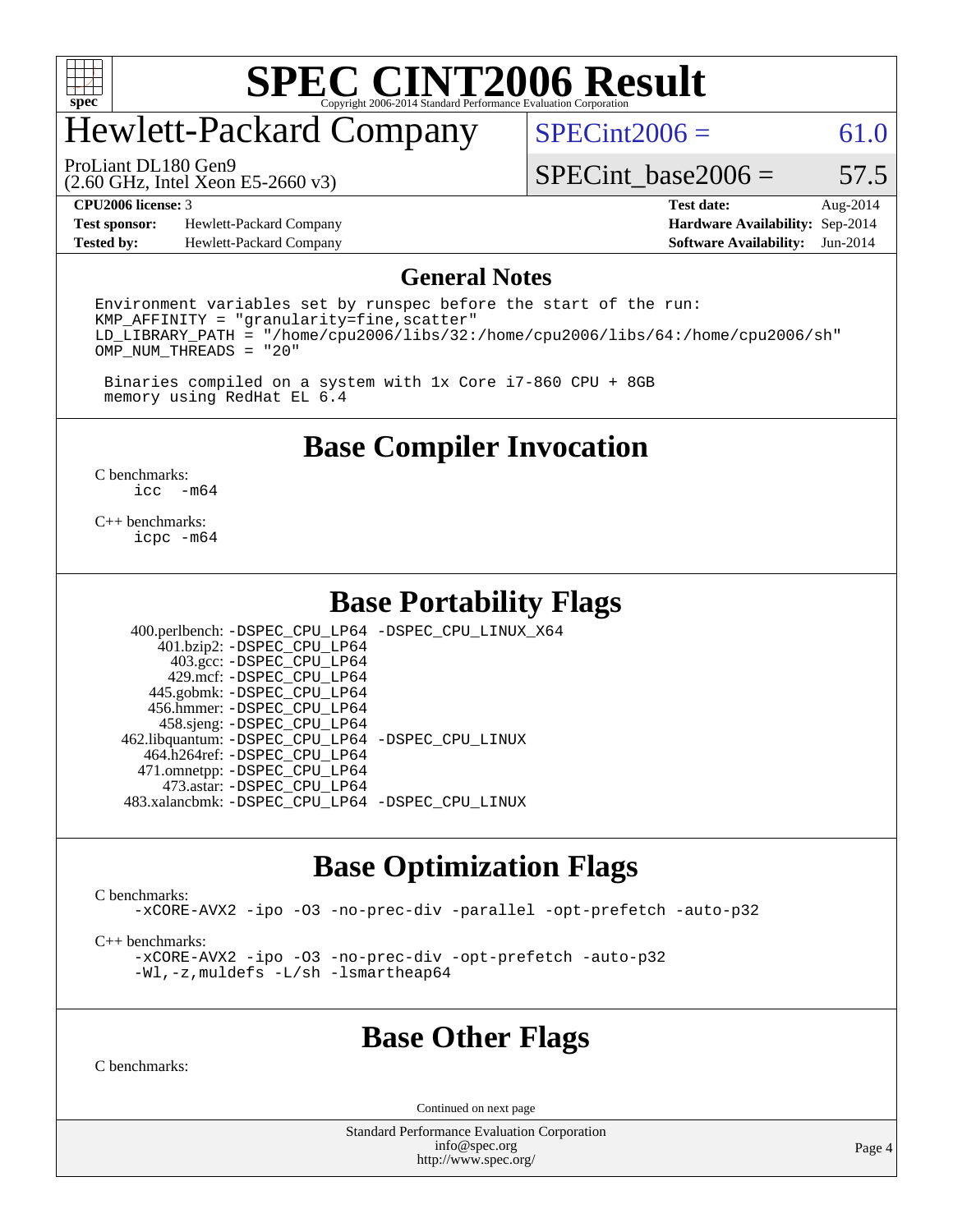

# Hewlett-Packard Company

ProLiant DL180 Gen9

 $SPECint2006 = 61.0$  $SPECint2006 = 61.0$ 

(2.60 GHz, Intel Xeon E5-2660 v3)

SPECint base2006 =  $57.5$ 

**[Test sponsor:](http://www.spec.org/auto/cpu2006/Docs/result-fields.html#Testsponsor)** Hewlett-Packard Company **[Hardware Availability:](http://www.spec.org/auto/cpu2006/Docs/result-fields.html#HardwareAvailability)** Sep-2014 **[Tested by:](http://www.spec.org/auto/cpu2006/Docs/result-fields.html#Testedby)** Hewlett-Packard Company **[Software Availability:](http://www.spec.org/auto/cpu2006/Docs/result-fields.html#SoftwareAvailability)** Jun-2014

**[CPU2006 license:](http://www.spec.org/auto/cpu2006/Docs/result-fields.html#CPU2006license)** 3 **[Test date:](http://www.spec.org/auto/cpu2006/Docs/result-fields.html#Testdate)** Aug-2014

## **[Base Other Flags \(Continued\)](http://www.spec.org/auto/cpu2006/Docs/result-fields.html#BaseOtherFlags)**

403.gcc: [-Dalloca=\\_alloca](http://www.spec.org/cpu2006/results/res2014q3/cpu2006-20140908-31272.flags.html#b403.gcc_baseEXTRA_CFLAGS_Dalloca_be3056838c12de2578596ca5467af7f3)

## **[Peak Compiler Invocation](http://www.spec.org/auto/cpu2006/Docs/result-fields.html#PeakCompilerInvocation)**

[C benchmarks \(except as noted below\)](http://www.spec.org/auto/cpu2006/Docs/result-fields.html#Cbenchmarksexceptasnotedbelow):

[icc -m64](http://www.spec.org/cpu2006/results/res2014q3/cpu2006-20140908-31272.flags.html#user_CCpeak_intel_icc_64bit_f346026e86af2a669e726fe758c88044)

400.perlbench: [icc -m32](http://www.spec.org/cpu2006/results/res2014q3/cpu2006-20140908-31272.flags.html#user_peakCCLD400_perlbench_intel_icc_a6a621f8d50482236b970c6ac5f55f93)

445.gobmk: [icc -m32](http://www.spec.org/cpu2006/results/res2014q3/cpu2006-20140908-31272.flags.html#user_peakCCLD445_gobmk_intel_icc_a6a621f8d50482236b970c6ac5f55f93)

[C++ benchmarks \(except as noted below\):](http://www.spec.org/auto/cpu2006/Docs/result-fields.html#CXXbenchmarksexceptasnotedbelow) [icpc -m32](http://www.spec.org/cpu2006/results/res2014q3/cpu2006-20140908-31272.flags.html#user_CXXpeak_intel_icpc_4e5a5ef1a53fd332b3c49e69c3330699)

473.astar: [icpc -m64](http://www.spec.org/cpu2006/results/res2014q3/cpu2006-20140908-31272.flags.html#user_peakCXXLD473_astar_intel_icpc_64bit_fc66a5337ce925472a5c54ad6a0de310)

### **[Peak Portability Flags](http://www.spec.org/auto/cpu2006/Docs/result-fields.html#PeakPortabilityFlags)**

 400.perlbench: [-DSPEC\\_CPU\\_LINUX\\_IA32](http://www.spec.org/cpu2006/results/res2014q3/cpu2006-20140908-31272.flags.html#b400.perlbench_peakCPORTABILITY_DSPEC_CPU_LINUX_IA32) 401.bzip2: [-DSPEC\\_CPU\\_LP64](http://www.spec.org/cpu2006/results/res2014q3/cpu2006-20140908-31272.flags.html#suite_peakPORTABILITY401_bzip2_DSPEC_CPU_LP64) 403.gcc: [-DSPEC\\_CPU\\_LP64](http://www.spec.org/cpu2006/results/res2014q3/cpu2006-20140908-31272.flags.html#suite_peakPORTABILITY403_gcc_DSPEC_CPU_LP64) 429.mcf: [-DSPEC\\_CPU\\_LP64](http://www.spec.org/cpu2006/results/res2014q3/cpu2006-20140908-31272.flags.html#suite_peakPORTABILITY429_mcf_DSPEC_CPU_LP64) 456.hmmer: [-DSPEC\\_CPU\\_LP64](http://www.spec.org/cpu2006/results/res2014q3/cpu2006-20140908-31272.flags.html#suite_peakPORTABILITY456_hmmer_DSPEC_CPU_LP64) 458.sjeng: [-DSPEC\\_CPU\\_LP64](http://www.spec.org/cpu2006/results/res2014q3/cpu2006-20140908-31272.flags.html#suite_peakPORTABILITY458_sjeng_DSPEC_CPU_LP64) 462.libquantum: [-DSPEC\\_CPU\\_LP64](http://www.spec.org/cpu2006/results/res2014q3/cpu2006-20140908-31272.flags.html#suite_peakPORTABILITY462_libquantum_DSPEC_CPU_LP64) [-DSPEC\\_CPU\\_LINUX](http://www.spec.org/cpu2006/results/res2014q3/cpu2006-20140908-31272.flags.html#b462.libquantum_peakCPORTABILITY_DSPEC_CPU_LINUX) 464.h264ref: [-DSPEC\\_CPU\\_LP64](http://www.spec.org/cpu2006/results/res2014q3/cpu2006-20140908-31272.flags.html#suite_peakPORTABILITY464_h264ref_DSPEC_CPU_LP64) 473.astar: [-DSPEC\\_CPU\\_LP64](http://www.spec.org/cpu2006/results/res2014q3/cpu2006-20140908-31272.flags.html#suite_peakPORTABILITY473_astar_DSPEC_CPU_LP64) 483.xalancbmk: [-DSPEC\\_CPU\\_LINUX](http://www.spec.org/cpu2006/results/res2014q3/cpu2006-20140908-31272.flags.html#b483.xalancbmk_peakCXXPORTABILITY_DSPEC_CPU_LINUX)

## **[Peak Optimization Flags](http://www.spec.org/auto/cpu2006/Docs/result-fields.html#PeakOptimizationFlags)**

[C benchmarks](http://www.spec.org/auto/cpu2006/Docs/result-fields.html#Cbenchmarks):

 400.perlbench: [-xCORE-AVX2](http://www.spec.org/cpu2006/results/res2014q3/cpu2006-20140908-31272.flags.html#user_peakPASS2_CFLAGSPASS2_LDCFLAGS400_perlbench_f-xAVX2_5f5fc0cbe2c9f62c816d3e45806c70d7)(pass 2) [-prof-gen](http://www.spec.org/cpu2006/results/res2014q3/cpu2006-20140908-31272.flags.html#user_peakPASS1_CFLAGSPASS1_LDCFLAGS400_perlbench_prof_gen_e43856698f6ca7b7e442dfd80e94a8fc)(pass 1) [-ipo](http://www.spec.org/cpu2006/results/res2014q3/cpu2006-20140908-31272.flags.html#user_peakPASS2_CFLAGSPASS2_LDCFLAGS400_perlbench_f-ipo)(pass 2) [-O3](http://www.spec.org/cpu2006/results/res2014q3/cpu2006-20140908-31272.flags.html#user_peakPASS2_CFLAGSPASS2_LDCFLAGS400_perlbench_f-O3)(pass 2) [-no-prec-div](http://www.spec.org/cpu2006/results/res2014q3/cpu2006-20140908-31272.flags.html#user_peakPASS2_CFLAGSPASS2_LDCFLAGS400_perlbench_f-no-prec-div)(pass 2) [-prof-use](http://www.spec.org/cpu2006/results/res2014q3/cpu2006-20140908-31272.flags.html#user_peakPASS2_CFLAGSPASS2_LDCFLAGS400_perlbench_prof_use_bccf7792157ff70d64e32fe3e1250b55)(pass 2) [-opt-prefetch](http://www.spec.org/cpu2006/results/res2014q3/cpu2006-20140908-31272.flags.html#user_peakCOPTIMIZE400_perlbench_f-opt-prefetch) [-ansi-alias](http://www.spec.org/cpu2006/results/res2014q3/cpu2006-20140908-31272.flags.html#user_peakCOPTIMIZE400_perlbench_f-ansi-alias) 401.bzip2: [-xCORE-AVX2](http://www.spec.org/cpu2006/results/res2014q3/cpu2006-20140908-31272.flags.html#user_peakPASS2_CFLAGSPASS2_LDCFLAGS401_bzip2_f-xAVX2_5f5fc0cbe2c9f62c816d3e45806c70d7)(pass 2) [-prof-gen](http://www.spec.org/cpu2006/results/res2014q3/cpu2006-20140908-31272.flags.html#user_peakPASS1_CFLAGSPASS1_LDCFLAGS401_bzip2_prof_gen_e43856698f6ca7b7e442dfd80e94a8fc)(pass 1) [-ipo](http://www.spec.org/cpu2006/results/res2014q3/cpu2006-20140908-31272.flags.html#user_peakPASS2_CFLAGSPASS2_LDCFLAGS401_bzip2_f-ipo)(pass 2) [-O3](http://www.spec.org/cpu2006/results/res2014q3/cpu2006-20140908-31272.flags.html#user_peakPASS2_CFLAGSPASS2_LDCFLAGS401_bzip2_f-O3)(pass 2) [-no-prec-div](http://www.spec.org/cpu2006/results/res2014q3/cpu2006-20140908-31272.flags.html#user_peakCOPTIMIZEPASS2_CFLAGSPASS2_LDCFLAGS401_bzip2_f-no-prec-div) [-prof-use](http://www.spec.org/cpu2006/results/res2014q3/cpu2006-20140908-31272.flags.html#user_peakPASS2_CFLAGSPASS2_LDCFLAGS401_bzip2_prof_use_bccf7792157ff70d64e32fe3e1250b55)(pass 2) [-auto-ilp32](http://www.spec.org/cpu2006/results/res2014q3/cpu2006-20140908-31272.flags.html#user_peakCOPTIMIZE401_bzip2_f-auto-ilp32) [-opt-prefetch](http://www.spec.org/cpu2006/results/res2014q3/cpu2006-20140908-31272.flags.html#user_peakCOPTIMIZE401_bzip2_f-opt-prefetch) [-ansi-alias](http://www.spec.org/cpu2006/results/res2014q3/cpu2006-20140908-31272.flags.html#user_peakCOPTIMIZE401_bzip2_f-ansi-alias)

 403.gcc: [-xCORE-AVX2](http://www.spec.org/cpu2006/results/res2014q3/cpu2006-20140908-31272.flags.html#user_peakCOPTIMIZE403_gcc_f-xAVX2_5f5fc0cbe2c9f62c816d3e45806c70d7) [-ipo](http://www.spec.org/cpu2006/results/res2014q3/cpu2006-20140908-31272.flags.html#user_peakCOPTIMIZE403_gcc_f-ipo) [-O3](http://www.spec.org/cpu2006/results/res2014q3/cpu2006-20140908-31272.flags.html#user_peakCOPTIMIZE403_gcc_f-O3) [-no-prec-div](http://www.spec.org/cpu2006/results/res2014q3/cpu2006-20140908-31272.flags.html#user_peakCOPTIMIZE403_gcc_f-no-prec-div) [-inline-calloc](http://www.spec.org/cpu2006/results/res2014q3/cpu2006-20140908-31272.flags.html#user_peakCOPTIMIZE403_gcc_f-inline-calloc) [-opt-malloc-options=3](http://www.spec.org/cpu2006/results/res2014q3/cpu2006-20140908-31272.flags.html#user_peakCOPTIMIZE403_gcc_f-opt-malloc-options_13ab9b803cf986b4ee62f0a5998c2238) [-auto-ilp32](http://www.spec.org/cpu2006/results/res2014q3/cpu2006-20140908-31272.flags.html#user_peakCOPTIMIZE403_gcc_f-auto-ilp32)

Continued on next page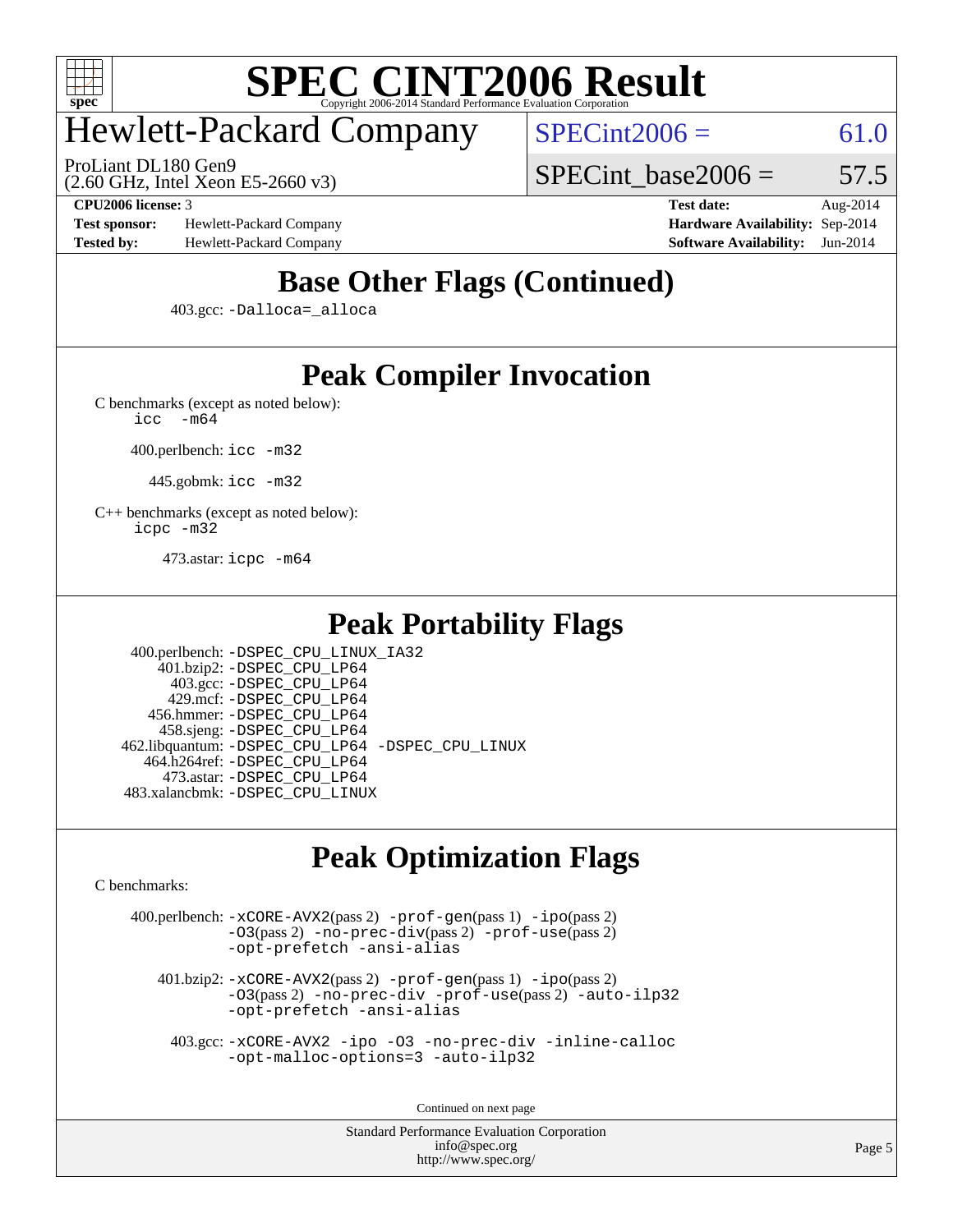

# Hewlett-Packard Company

ProLiant DL180 Gen9

 $SPECint2006 = 61.0$  $SPECint2006 = 61.0$ 

(2.60 GHz, Intel Xeon E5-2660 v3)

SPECint base2006 =  $57.5$ 

**[Test sponsor:](http://www.spec.org/auto/cpu2006/Docs/result-fields.html#Testsponsor)** Hewlett-Packard Company **[Hardware Availability:](http://www.spec.org/auto/cpu2006/Docs/result-fields.html#HardwareAvailability)** Sep-2014 **[Tested by:](http://www.spec.org/auto/cpu2006/Docs/result-fields.html#Testedby)** Hewlett-Packard Company **[Software Availability:](http://www.spec.org/auto/cpu2006/Docs/result-fields.html#SoftwareAvailability)** Jun-2014

**[CPU2006 license:](http://www.spec.org/auto/cpu2006/Docs/result-fields.html#CPU2006license)** 3 **[Test date:](http://www.spec.org/auto/cpu2006/Docs/result-fields.html#Testdate)** Aug-2014

## **[Peak Optimization Flags \(Continued\)](http://www.spec.org/auto/cpu2006/Docs/result-fields.html#PeakOptimizationFlags)**

 $429$ .mcf: basepeak = yes

 445.gobmk: [-xCORE-AVX2](http://www.spec.org/cpu2006/results/res2014q3/cpu2006-20140908-31272.flags.html#user_peakPASS2_CFLAGSPASS2_LDCFLAGS445_gobmk_f-xAVX2_5f5fc0cbe2c9f62c816d3e45806c70d7)(pass 2) [-prof-gen](http://www.spec.org/cpu2006/results/res2014q3/cpu2006-20140908-31272.flags.html#user_peakPASS1_CFLAGSPASS1_LDCFLAGS445_gobmk_prof_gen_e43856698f6ca7b7e442dfd80e94a8fc)(pass 1) [-prof-use](http://www.spec.org/cpu2006/results/res2014q3/cpu2006-20140908-31272.flags.html#user_peakPASS2_CFLAGSPASS2_LDCFLAGS445_gobmk_prof_use_bccf7792157ff70d64e32fe3e1250b55)(pass 2) [-ansi-alias](http://www.spec.org/cpu2006/results/res2014q3/cpu2006-20140908-31272.flags.html#user_peakCOPTIMIZE445_gobmk_f-ansi-alias)

456.hmmer: basepeak = yes

 458.sjeng: [-xCORE-AVX2](http://www.spec.org/cpu2006/results/res2014q3/cpu2006-20140908-31272.flags.html#user_peakPASS2_CFLAGSPASS2_LDCFLAGS458_sjeng_f-xAVX2_5f5fc0cbe2c9f62c816d3e45806c70d7)(pass 2) [-prof-gen](http://www.spec.org/cpu2006/results/res2014q3/cpu2006-20140908-31272.flags.html#user_peakPASS1_CFLAGSPASS1_LDCFLAGS458_sjeng_prof_gen_e43856698f6ca7b7e442dfd80e94a8fc)(pass 1) [-ipo](http://www.spec.org/cpu2006/results/res2014q3/cpu2006-20140908-31272.flags.html#user_peakPASS2_CFLAGSPASS2_LDCFLAGS458_sjeng_f-ipo)(pass 2) [-O3](http://www.spec.org/cpu2006/results/res2014q3/cpu2006-20140908-31272.flags.html#user_peakPASS2_CFLAGSPASS2_LDCFLAGS458_sjeng_f-O3)(pass 2) [-no-prec-div](http://www.spec.org/cpu2006/results/res2014q3/cpu2006-20140908-31272.flags.html#user_peakPASS2_CFLAGSPASS2_LDCFLAGS458_sjeng_f-no-prec-div)(pass 2) [-prof-use](http://www.spec.org/cpu2006/results/res2014q3/cpu2006-20140908-31272.flags.html#user_peakPASS2_CFLAGSPASS2_LDCFLAGS458_sjeng_prof_use_bccf7792157ff70d64e32fe3e1250b55)(pass 2)  $-$ unroll4

 $462$ .libquantum: basepeak = yes

 $464.h264$ ref: basepeak = yes

[C++ benchmarks:](http://www.spec.org/auto/cpu2006/Docs/result-fields.html#CXXbenchmarks)

 471.omnetpp: [-xCORE-AVX2](http://www.spec.org/cpu2006/results/res2014q3/cpu2006-20140908-31272.flags.html#user_peakPASS2_CXXFLAGSPASS2_LDCXXFLAGS471_omnetpp_f-xAVX2_5f5fc0cbe2c9f62c816d3e45806c70d7)(pass 2) [-prof-gen](http://www.spec.org/cpu2006/results/res2014q3/cpu2006-20140908-31272.flags.html#user_peakPASS1_CXXFLAGSPASS1_LDCXXFLAGS471_omnetpp_prof_gen_e43856698f6ca7b7e442dfd80e94a8fc)(pass 1) [-ipo](http://www.spec.org/cpu2006/results/res2014q3/cpu2006-20140908-31272.flags.html#user_peakPASS2_CXXFLAGSPASS2_LDCXXFLAGS471_omnetpp_f-ipo)(pass 2) [-O3](http://www.spec.org/cpu2006/results/res2014q3/cpu2006-20140908-31272.flags.html#user_peakPASS2_CXXFLAGSPASS2_LDCXXFLAGS471_omnetpp_f-O3)(pass 2) [-no-prec-div](http://www.spec.org/cpu2006/results/res2014q3/cpu2006-20140908-31272.flags.html#user_peakPASS2_CXXFLAGSPASS2_LDCXXFLAGS471_omnetpp_f-no-prec-div)(pass 2) [-prof-use](http://www.spec.org/cpu2006/results/res2014q3/cpu2006-20140908-31272.flags.html#user_peakPASS2_CXXFLAGSPASS2_LDCXXFLAGS471_omnetpp_prof_use_bccf7792157ff70d64e32fe3e1250b55)(pass 2) [-opt-ra-region-strategy=block](http://www.spec.org/cpu2006/results/res2014q3/cpu2006-20140908-31272.flags.html#user_peakCXXOPTIMIZE471_omnetpp_f-opt-ra-region-strategy_5382940c29ea30302d682fc74bfe0147) [-ansi-alias](http://www.spec.org/cpu2006/results/res2014q3/cpu2006-20140908-31272.flags.html#user_peakCXXOPTIMIZE471_omnetpp_f-ansi-alias) [-Wl,-z,muldefs](http://www.spec.org/cpu2006/results/res2014q3/cpu2006-20140908-31272.flags.html#user_peakEXTRA_LDFLAGS471_omnetpp_link_force_multiple1_74079c344b956b9658436fd1b6dd3a8a) [-L/sh -lsmartheap](http://www.spec.org/cpu2006/results/res2014q3/cpu2006-20140908-31272.flags.html#user_peakEXTRA_LIBS471_omnetpp_SmartHeap_32f6c82aa1ed9c52345d30cf6e4a0499)

 473.astar: [-xCORE-AVX2](http://www.spec.org/cpu2006/results/res2014q3/cpu2006-20140908-31272.flags.html#user_peakCXXOPTIMIZE473_astar_f-xAVX2_5f5fc0cbe2c9f62c816d3e45806c70d7) [-ipo](http://www.spec.org/cpu2006/results/res2014q3/cpu2006-20140908-31272.flags.html#user_peakCXXOPTIMIZE473_astar_f-ipo) [-O3](http://www.spec.org/cpu2006/results/res2014q3/cpu2006-20140908-31272.flags.html#user_peakCXXOPTIMIZE473_astar_f-O3) [-no-prec-div](http://www.spec.org/cpu2006/results/res2014q3/cpu2006-20140908-31272.flags.html#user_peakCXXOPTIMIZE473_astar_f-no-prec-div) [-opt-prefetch](http://www.spec.org/cpu2006/results/res2014q3/cpu2006-20140908-31272.flags.html#user_peakCXXOPTIMIZE473_astar_f-opt-prefetch) [-auto-p32](http://www.spec.org/cpu2006/results/res2014q3/cpu2006-20140908-31272.flags.html#user_peakCXXOPTIMIZE473_astar_f-auto-p32) [-Wl,-z,muldefs](http://www.spec.org/cpu2006/results/res2014q3/cpu2006-20140908-31272.flags.html#user_peakEXTRA_LDFLAGS473_astar_link_force_multiple1_74079c344b956b9658436fd1b6dd3a8a) [-L/sh -lsmartheap64](http://www.spec.org/cpu2006/results/res2014q3/cpu2006-20140908-31272.flags.html#user_peakEXTRA_LIBS473_astar_SmartHeap64_ed4ef857ce90951921efb0d91eb88472)

 483.xalancbmk: [-xCORE-AVX2](http://www.spec.org/cpu2006/results/res2014q3/cpu2006-20140908-31272.flags.html#user_peakCXXOPTIMIZE483_xalancbmk_f-xAVX2_5f5fc0cbe2c9f62c816d3e45806c70d7) [-ipo](http://www.spec.org/cpu2006/results/res2014q3/cpu2006-20140908-31272.flags.html#user_peakCXXOPTIMIZE483_xalancbmk_f-ipo) [-O3](http://www.spec.org/cpu2006/results/res2014q3/cpu2006-20140908-31272.flags.html#user_peakCXXOPTIMIZE483_xalancbmk_f-O3) [-no-prec-div](http://www.spec.org/cpu2006/results/res2014q3/cpu2006-20140908-31272.flags.html#user_peakCXXOPTIMIZE483_xalancbmk_f-no-prec-div) [-opt-prefetch](http://www.spec.org/cpu2006/results/res2014q3/cpu2006-20140908-31272.flags.html#user_peakCXXOPTIMIZE483_xalancbmk_f-opt-prefetch) [-ansi-alias](http://www.spec.org/cpu2006/results/res2014q3/cpu2006-20140908-31272.flags.html#user_peakCXXOPTIMIZE483_xalancbmk_f-ansi-alias) [-Wl,-z,muldefs](http://www.spec.org/cpu2006/results/res2014q3/cpu2006-20140908-31272.flags.html#user_peakEXTRA_LDFLAGS483_xalancbmk_link_force_multiple1_74079c344b956b9658436fd1b6dd3a8a) [-L/sh -lsmartheap](http://www.spec.org/cpu2006/results/res2014q3/cpu2006-20140908-31272.flags.html#user_peakEXTRA_LIBS483_xalancbmk_SmartHeap_32f6c82aa1ed9c52345d30cf6e4a0499)

### **[Peak Other Flags](http://www.spec.org/auto/cpu2006/Docs/result-fields.html#PeakOtherFlags)**

[C benchmarks](http://www.spec.org/auto/cpu2006/Docs/result-fields.html#Cbenchmarks):

403.gcc: [-Dalloca=\\_alloca](http://www.spec.org/cpu2006/results/res2014q3/cpu2006-20140908-31272.flags.html#b403.gcc_peakEXTRA_CFLAGS_Dalloca_be3056838c12de2578596ca5467af7f3)

The flags files that were used to format this result can be browsed at <http://www.spec.org/cpu2006/flags/Intel-ic14.0-official-linux64.20140128.html>

<http://www.spec.org/cpu2006/flags/HP-Platform-Flags-Intel-V1.2-HSW-revA.html>

You can also download the XML flags sources by saving the following links: <http://www.spec.org/cpu2006/flags/Intel-ic14.0-official-linux64.20140128.xml> <http://www.spec.org/cpu2006/flags/HP-Platform-Flags-Intel-V1.2-HSW-revA.xml>